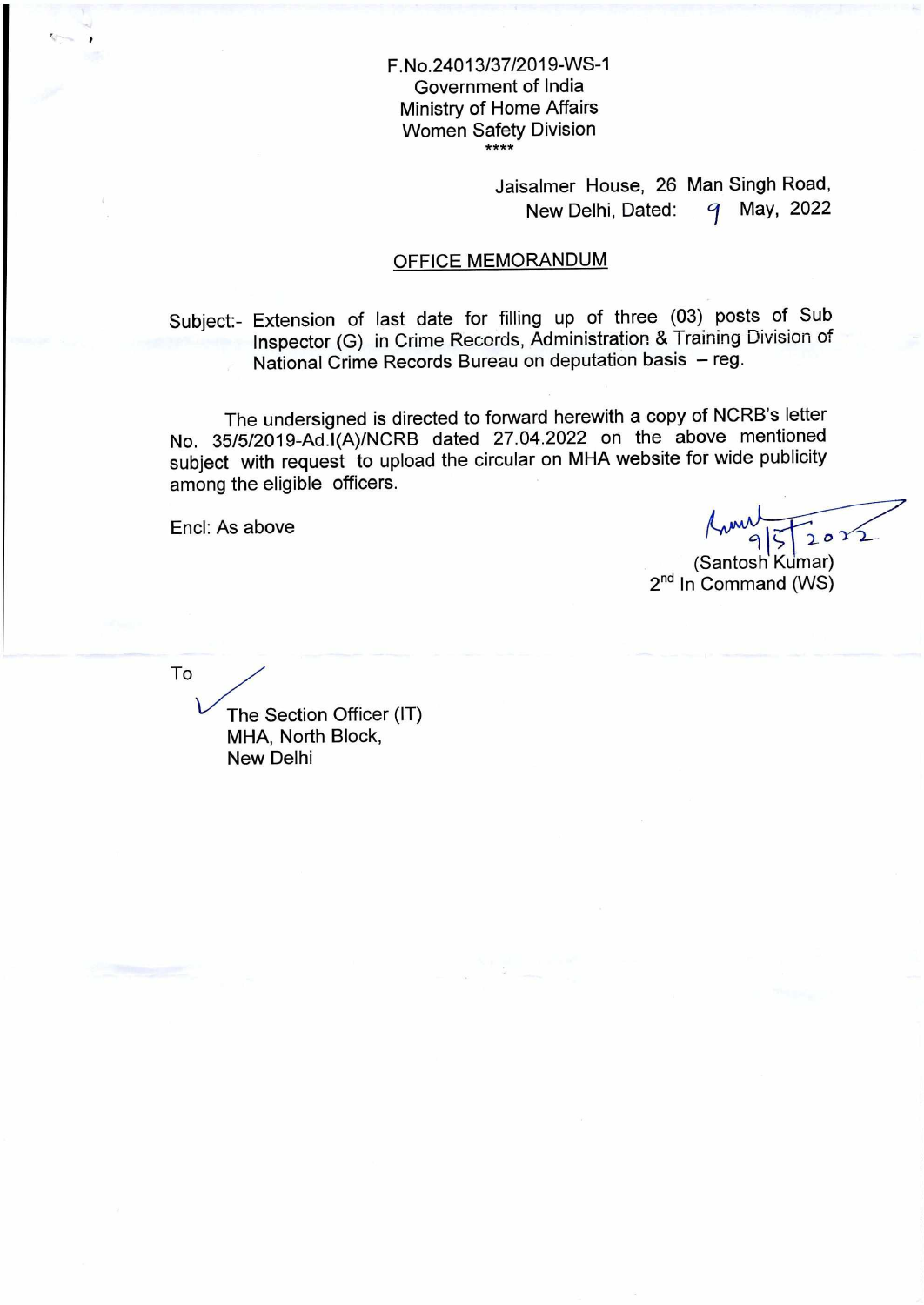## No. 35/5/2019-Ad.I(A)/NCRB Government of India Ministry of Home Affairs National Crime Records Bureau

NH-8, Mahipalpur, New Delhi - 110037.

Dated: 27<sup>th</sup> April, 2022

To

- 1. The Director General/ Inspector General of Police of all States/Union Territories.
- 2. The Director General/ Inspector General of Police/ Directors of all Central Police Organisations

Subject: Extension of last date for filling up of three (03) posts of Sub Inspector(G) in Crime Records, Administration & Training Division of National Crime Records Bureau on deputation  $basis - *req*$ .

#### Sir/Madam,

Reference is invited to this Bureau's Vacancy Circular of even number dated 18.02.2022 (copy enclosed) vide which applications were invited through proper channel for filling up two posts of Sub Inspector(G) in Crime Records, Administration & Training Division of National Crime Records Bureau on.deputation basis. Total number of vacancies have now become 03 (three).

2. The last date for receipt of application in the Bureau is **hereby extended upto 18.05.2022.** 

3. It is requested that wide publicity may be given to the vacancy circular among the eligible officers under your administrative control.

Yours faithfully, (RAJESHWAR LAL) Assistant Director (Admn) Tel No.26735521 e-mail: rajeshwar.lal@ncrb.gov.in Copy to:

1. DCT for uploading the same in the NCRB website.

 $\sqrt{2}$ . Shri Santosh Kumar, 2IC, WS Division, MHA, with the request to get this vacancy circular uploaded on the website of MHA.

e  $f$ *r*  $n/e$   $\cdot$   $\frac{1}{2}$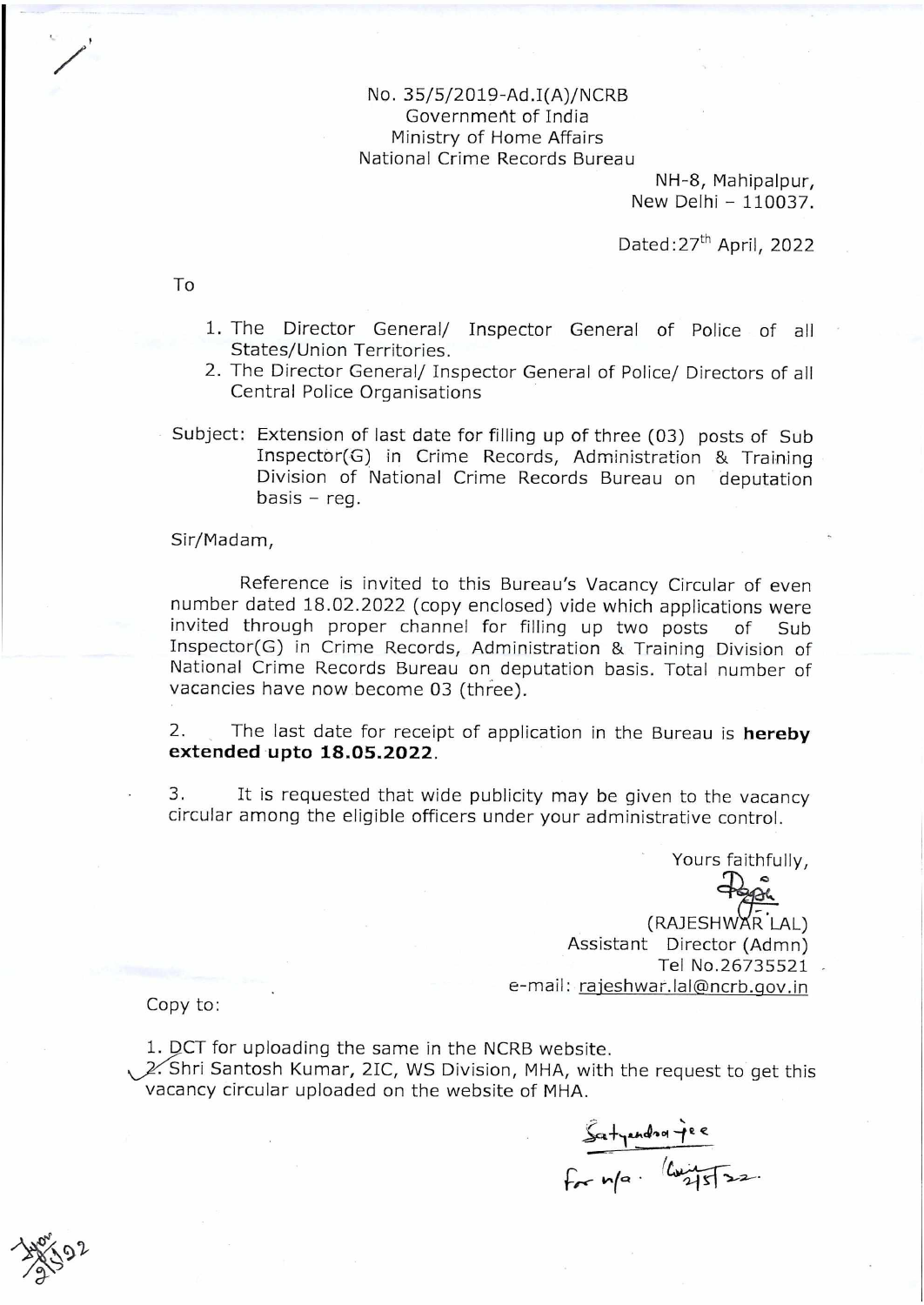No. 35/5/2019-Ad.I(A)/NCRB Government of India Ministry of Home Affairs National Crime Records Bureau

NH-8, Mahipalpur, New Delhi-110037 Dated

#### February 2022 To

(i) The Director General/ Inspector General of Police of all States/Union Territories.

(ii) The Director General/ Inspector General of Police/ Directors of all Central Police

Organisations.

# Subject: Filling up of two (02) posts of Sub Inspector(G) in Crime Records, Administration & Training Division of National Crime Records Bureau on deputation basis.

Sir/Madam,

In supersession of this Bureau's vacancy circular of even number dated 10.11.2021 and 17.01.2022, I am directed to say that this Bureau is in the process of filling up of two posts of Sub Inspector(G) in the revised Pay ie in Level-5 in the Pay Matrix Rs. 29200- 92300/- (pre-revised Pay Band-1, Rs. 5200-20200/- plus Grade Pay of Rs. 2800/-) in its Crime Records, Administration & Training Division on deputation basis.

2. The eligibility condition, experience & job description for the post are given in Annexure-I.

3. If selected, he/she should be relieved immediately.

4. Applications of suitable officials who are eligible, willing and can be relieved immediately, if selected, may please be sent to this Bureau [Assistant Director (Admn.), National Crime Records Bureau, Ministry of Home Affairs, NH-8, Mahipalpur, New Delhi-110037] in the prescribed proforma (Annexure - II) alongwith APAR Dossiers for the last 5 years of the officials within 45 days from the date of issue of this letter. Applications received after the last date or without APAR Dossiers or otherwise found incomplete will not be considered. While forwarding the application it may also be verified and certified that the particulars furnished by the Officials are correct and no disciplinary case is either pending or contemplated against him. The integrity of the official may also be certified.

5. It is requested that wide publicity may be given to the vacancy circular among the eligible officials under.your administrative control.

1 चारी<sup>: ट्रि</sup>स गंधा प्राप्त पर्य प्रदेश अनुभाष |<br>|दिनांक.  $t$ ोबल क्लांखि $\left[ 0.2 \right]$ I r) ann an